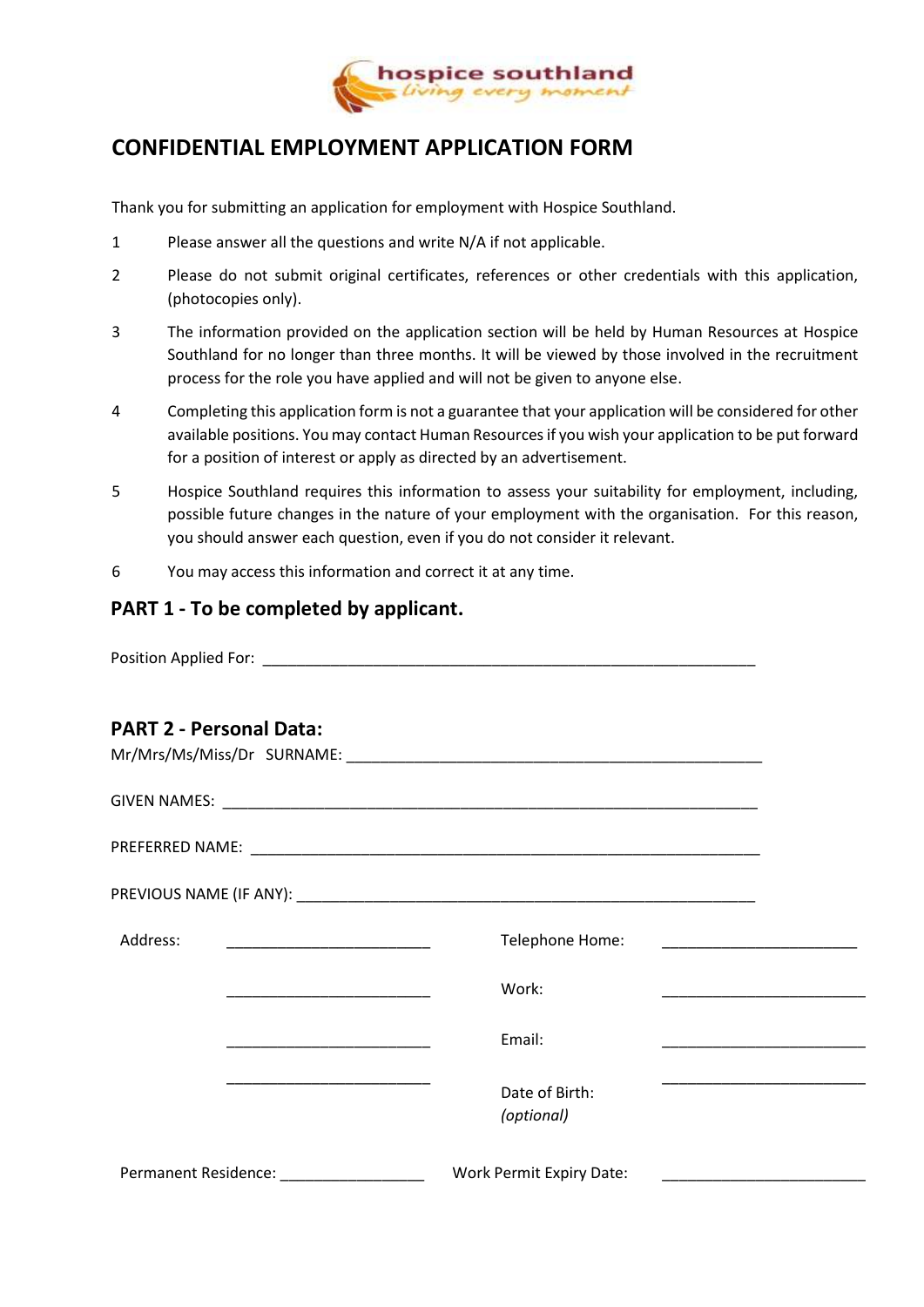| Are you likely to engage in other employment while employed by Hospice Southland? | YES / NO |
|-----------------------------------------------------------------------------------|----------|
| Do you hold a current driver's licence?                                           | YES / NO |
| Please state any conditions on your driver's licence:                             |          |

\_\_\_\_\_\_\_\_\_\_\_\_\_\_\_\_\_\_\_\_\_\_\_\_\_\_\_\_\_\_\_\_\_\_\_\_\_\_\_\_\_\_\_\_\_\_\_\_\_\_\_\_\_\_\_\_\_\_\_\_\_\_\_\_\_\_\_\_\_\_\_\_\_\_\_\_\_\_\_\_\_\_\_\_\_\_\_

### **PART 3 - Previous Employment**

**Please include a CV with this application and complete any sections below which are NOT covered in your CV.**

| <b>EMPLOYER</b><br>Name & Address    | From | POSITON HELD/SPECIALITY | To | <b>FULL TIME/PART-TIME</b> |  |
|--------------------------------------|------|-------------------------|----|----------------------------|--|
|                                      |      |                         |    |                            |  |
|                                      |      |                         |    |                            |  |
| <b>Present employment</b>            |      |                         |    |                            |  |
| <b>EMPLOYER (Name &amp; Address)</b> |      | <b>POSITION HELD</b>    |    | <b>FROM</b>                |  |
|                                      |      |                         |    |                            |  |
|                                      |      |                         |    |                            |  |

### **PART 4 - Education and Training**

| School/University/Technical                                                 | <b>From</b> | To                    | Qualification                                     |
|-----------------------------------------------------------------------------|-------------|-----------------------|---------------------------------------------------|
|                                                                             |             |                       |                                                   |
|                                                                             |             |                       |                                                   |
|                                                                             |             |                       |                                                   |
| Date of Registration: National Contract of Registration:<br>(If applicable) |             | (If trained overseas) | Date of NZ Registration: Date of NZ Registration: |

Please attach **photocopies** of professional, occupational or practicing and any other qualifications certificates.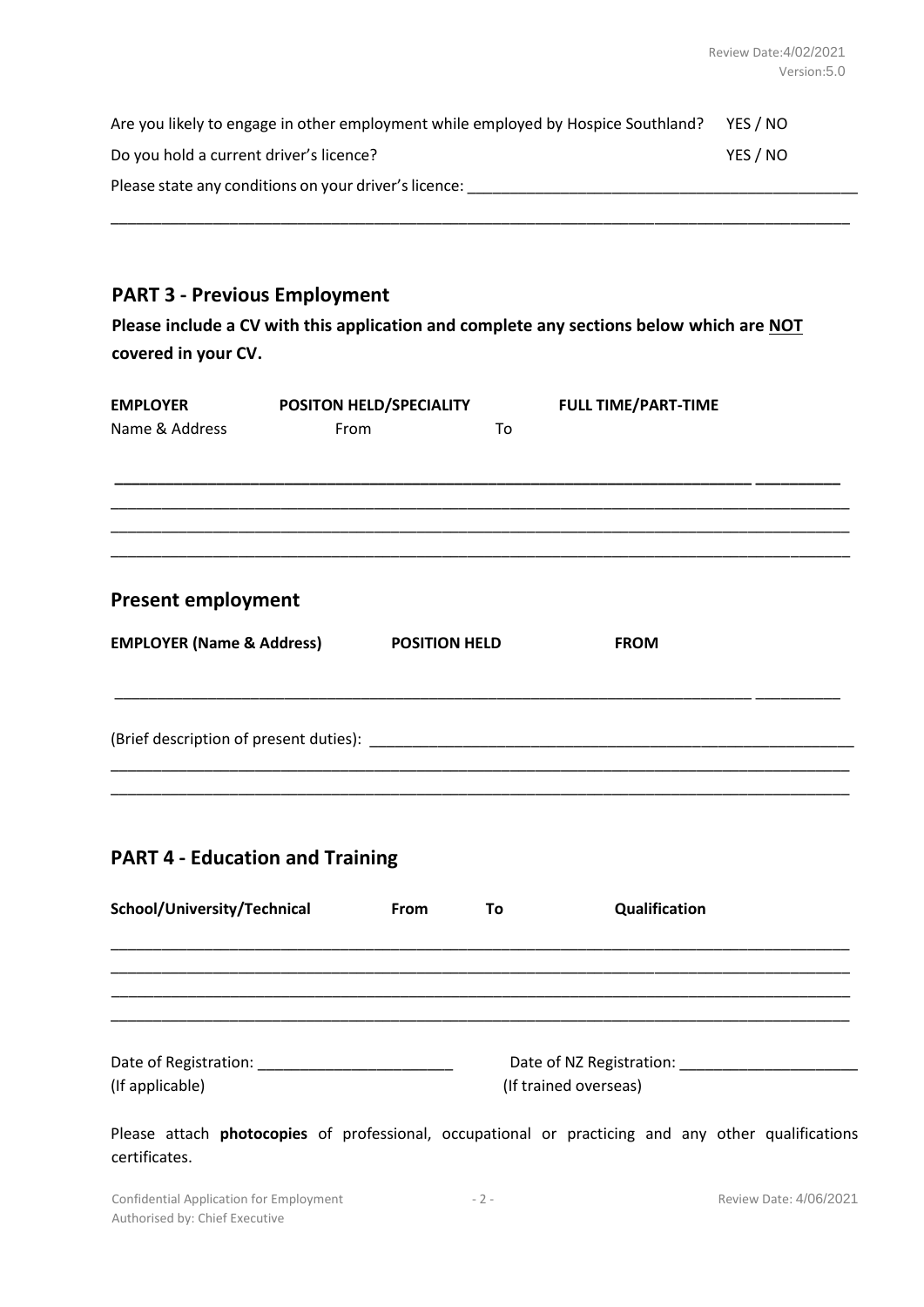### **PART 5 - Referees**

Please give names and addresses of three referees who can attest to your work experience, competence and personal activities:

|                              |                              | Address:                     |
|------------------------------|------------------------------|------------------------------|
|                              |                              |                              |
| Contact Ph. No:              | Contact Ph. No:              | Contact Ph. No:              |
| <b>Working Relationship:</b> | <b>Working Relationship:</b> | <b>Working Relationship:</b> |
|                              |                              |                              |

Do you agree that we may inquire further about the information in this application or about other matters to your suitability for employment at Hospice Southland?

| From your present employer? | YES / NO |
|-----------------------------|----------|
| From your past employer?    | YES / NO |
| From your referees?         | YES / NO |

### **PART 6 – EEO Information**

Hospice Southland is committed to upholding its responsibilities as an Equal Employment Opportunities employer and creating a workplace that attracts, retains and values diversity. To achieve this policy, Hospice Southland would appreciate you completing the EEO information as below **– this is optional**.

Please tick the box that describes your ethnicity:

□ African □ African European Asian Asian – Not further defined □ Bhutanese Chinese □ Cook Island Maori □ European  $\Box$  European – Not further defined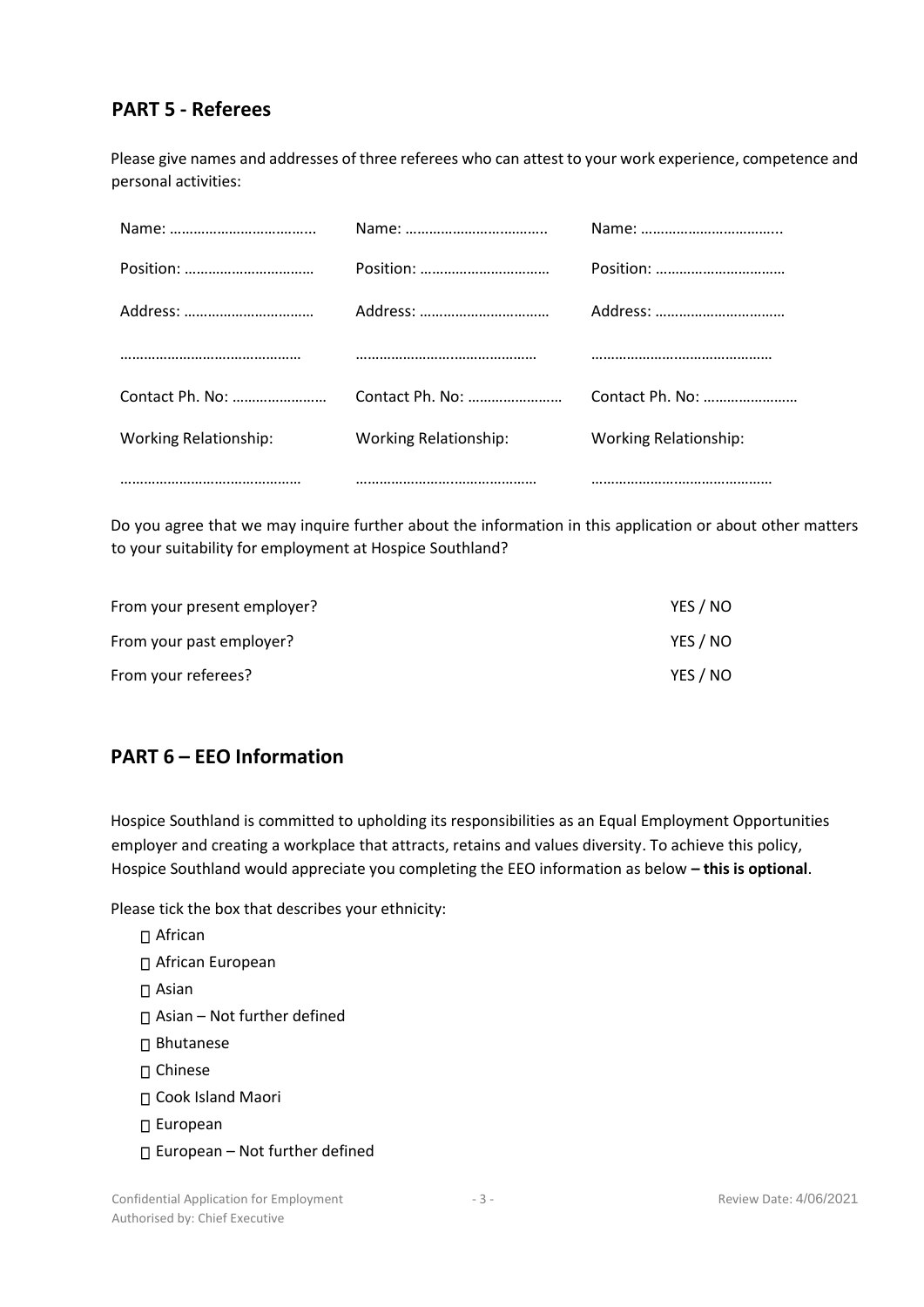□ Fijian  $\Box$  Indian □ Latin American / Hispanic Maori Middle Eastern □ Niuean □ NZ European □ NZ Maori - Iwi: NZ Pakeha / European □ Other Asian □ Other Ethnicity □ Other European □ Other Pacific Island – Not listed  $\Box$  Pacific Island – Not further defined □ Pacific Peoples Rarotonga Maori □ Samoan □ South East Asian □ Tokelauan □ Tongan □ Not Stated

### **PART 7 - Compulsory section**

Have you ever been convicted of any offence against the law? (Apart from minor traffic convictions). YES / NO If YES, please give details:

| Do you have any alleged offences outstanding against you? | YES / NO |
|-----------------------------------------------------------|----------|
| If YES, please give details:                              |          |

\_\_\_\_\_\_\_\_\_\_\_\_\_\_\_\_\_\_\_\_\_\_\_\_\_\_\_\_\_\_\_\_\_\_\_\_\_\_\_\_\_\_\_\_\_\_\_\_\_\_\_\_\_\_\_\_\_\_\_\_\_\_\_\_\_\_\_\_\_\_\_\_\_\_\_\_\_\_\_\_\_\_\_\_\_\_\_

**Please note:** If you have any alleged offences outstanding against you, you must declare them now. Any failure to declare is likely to result in your summary dismissal. This includes bankruptcy. Hospice Southland will perform a police check as part of the employment process. The signing of this Application for Employment form is your authorisation for us to perform this check.

\_\_\_\_\_\_\_\_\_\_\_\_\_\_\_\_\_\_\_\_\_\_\_\_\_\_\_\_\_\_\_\_\_\_\_\_\_\_\_\_\_\_\_\_\_\_\_\_\_\_\_\_\_\_\_\_\_\_\_\_\_\_\_\_\_\_\_\_\_\_\_\_\_\_\_\_\_\_\_\_\_\_\_\_\_\_\_

Is there anything that may constrict your ability to meet the requirements of the position? (If so, please give brief details):

\_\_\_\_\_\_\_\_\_\_\_\_\_\_\_\_\_\_\_\_\_\_\_\_\_\_\_\_\_\_\_\_\_\_\_\_\_\_\_\_\_\_\_\_\_\_\_\_\_\_\_\_\_\_\_\_\_\_\_\_\_\_\_\_\_\_\_\_\_\_\_\_\_\_\_\_\_\_\_\_\_\_\_\_\_\_\_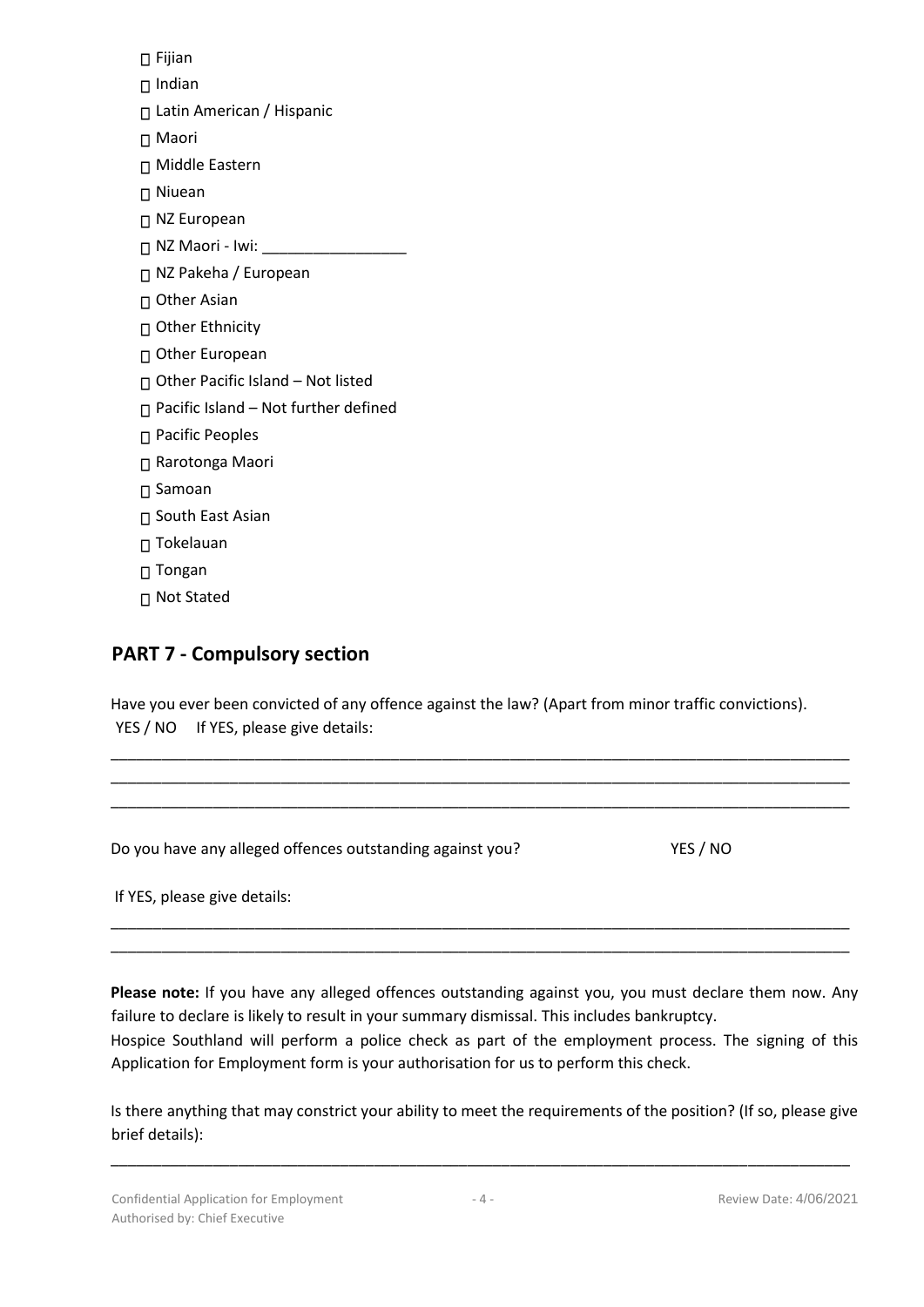## **PART 8 - Health history**

Do you currently or have you in the past had any health problems or injuries which would make it difficult for you to perform this role? The set of the set of the set of the YES / NO

\_\_\_\_\_\_\_\_\_\_\_\_\_\_\_\_\_\_\_\_\_\_\_\_\_\_\_\_\_\_\_\_\_\_\_\_\_\_\_\_\_\_\_\_\_\_\_\_\_\_\_\_\_\_\_\_\_\_\_\_\_\_\_\_\_\_\_\_\_\_\_\_\_\_\_\_\_\_\_\_\_\_\_\_\_\_\_ \_\_\_\_\_\_\_\_\_\_\_\_\_\_\_\_\_\_\_\_\_\_\_\_\_\_\_\_\_\_\_\_\_\_\_\_\_\_\_\_\_\_\_\_\_\_\_\_\_\_\_\_\_\_\_\_\_\_\_\_\_\_\_\_\_\_\_\_\_\_\_\_\_\_\_\_\_\_\_\_\_\_\_\_\_\_\_

If YES, please provide details:

| Have you ever had a back injury?                          | YES / NO |
|-----------------------------------------------------------|----------|
| If so, did you take time off work?                        | YES / NO |
| If YES, please give brief details:                        |          |
|                                                           |          |
| Have you suffered from overuse injuries, for example OOS? | YES / NO |
| If so, did you take time off work?                        | YES / NO |
| If YES, please give brief details:                        |          |
| Is your hearing normal in both ears?                      | YES / NO |
| If NO, please give brief details:                         |          |
| Do you have any problems with your eyesight?              | Yes / NO |
| If YES, please give brief details:                        |          |
| Do you suffer from any medical conditions or allergies?   | YES / NO |
| If YES, please give brief details:                        |          |
|                                                           |          |